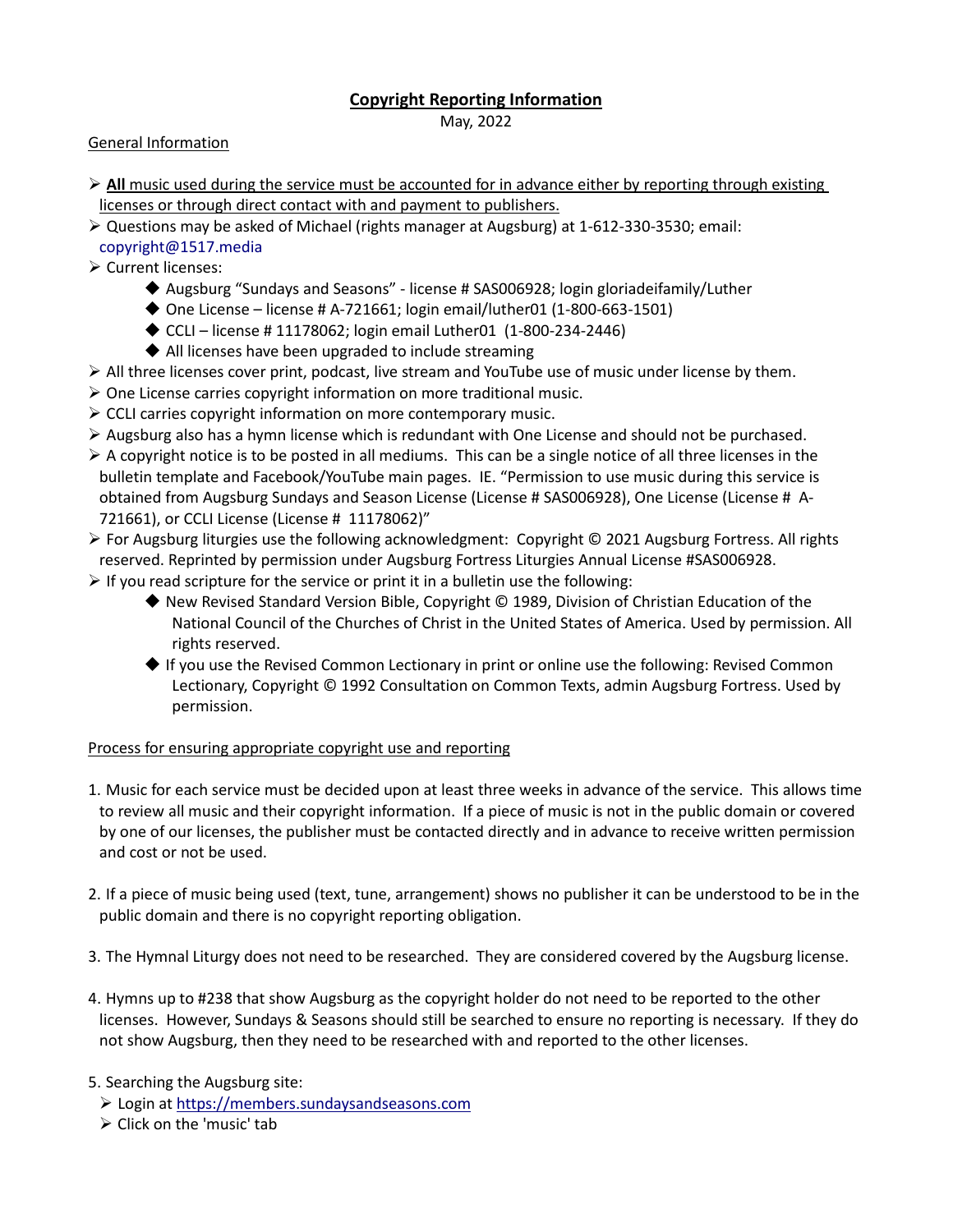- Under 'Hymns & Songs Basic Search' you can either search by hymn number or hymn title. To search by hymn #, enter ELW a space and the hymn number; select the box beside "Hymnal & Hymn Number. (see first graphic below)
- $\triangleright$  When you enter a title or name, you will come to page that probably lists various versions of the hymn
- $\triangleright$  Click on the version to be used
- $\triangleright$  Click on the 'copyright information' tab (see second graphic below)
- $\triangleright$  Review the copyright information for all formats to be used (translation/text, music/tune, arrangement)
- $\triangleright$  If the information is either public domain, Augsburg Fortress, CCLI, or One License we are good to use, report and download
- $\triangleright$  If OneLicense or CCLI are listed, go to their website to report use.
- $\triangleright$  If both OneLicense and CCLI are listed, then use needs to be reported at both websites.
- $\triangleright$  If none of those three are listed search the CCLI and One License website but it's unlikely to be there
- $\triangleright$  If not listed, need to either contact the publisher listed in advance to receive permission and make payment or not use the music
- 5. Searching the One License site:
	- Login at [https://www.onelicense.net](https://www.onelicense.net/login)
	- $\triangleright$  Under 'Browse By' you can either search by hymn number or hymn title (see third graphic below)
	- $\triangleright$  To limit a search with a large number of entries, click on 'publisher' and refine your search with that publisher (see fourth graphic below)
	- $\triangleright$  Review the entries for the same version that is planned for the service (see fifth graphic below)
	- $\triangleright$  Click on the 'Report' button to report
	- $\triangleright$  In the box that pops up, enter the report week, number of services it will be used for and whether it's printed, streamed or both (see sixth graphic below)
	- $\triangleright$  Continue searching for all music used for the service
	- NOTE: For *Now the Feast and Celebration, Holden Evening Prayer or Taize*, click on 'My Account' then 'Manage Lists' and then the arrow down to highlight which you want. Click and then 'report all' (check mark all sections used) and then enter the report week, number of services it will be used for and whether it's printed, streamed or both (see seventh graphic below)

Search CCLI for any music not listed in One License

#### 6. Searching the CCLI site:

- Login at [https://profile.ccli.com](https://profile.ccli.com/Account/?appContext=CCLI%20Profile&returnUrl=https%3A%2F%2Fprofile.ccli.com%3A443%2F)
- Make sure you are on the profile page in order to search for hymns; then click on 'Reporting' under applications
- Under 'Reporting' enter the hymn title (see eighth graphic below)
- $\triangleright$  Review the entries for the same version that is planned for the services (see ninth graphic below)
- $\triangleright$  Click on 'Report' and update the number of services for recording/streaming and print copies.

NOTE: For CCLI our activity is reported only for a period of six months when it's our turn. We take a turn once every 2.5 years and are notified in advance by email and by mail. Reporting is done on the [reporting website](https://reporting.ccli.com/) as noted above.

NOTE: When licenses are renewed, go the Sunday and Seasons page, click on 'My Account' and update the expiration dates.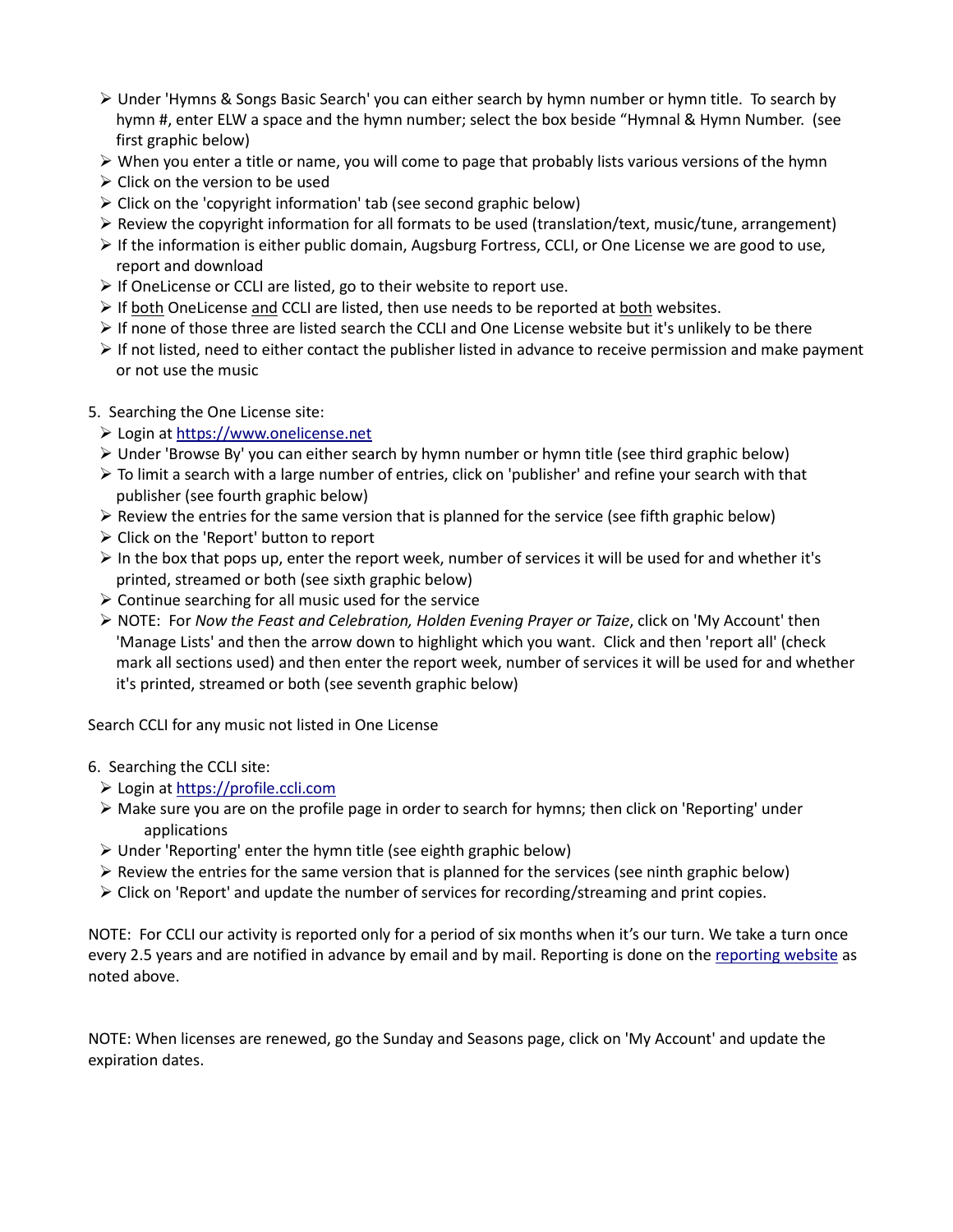#### Augsburg Search Page (#1)

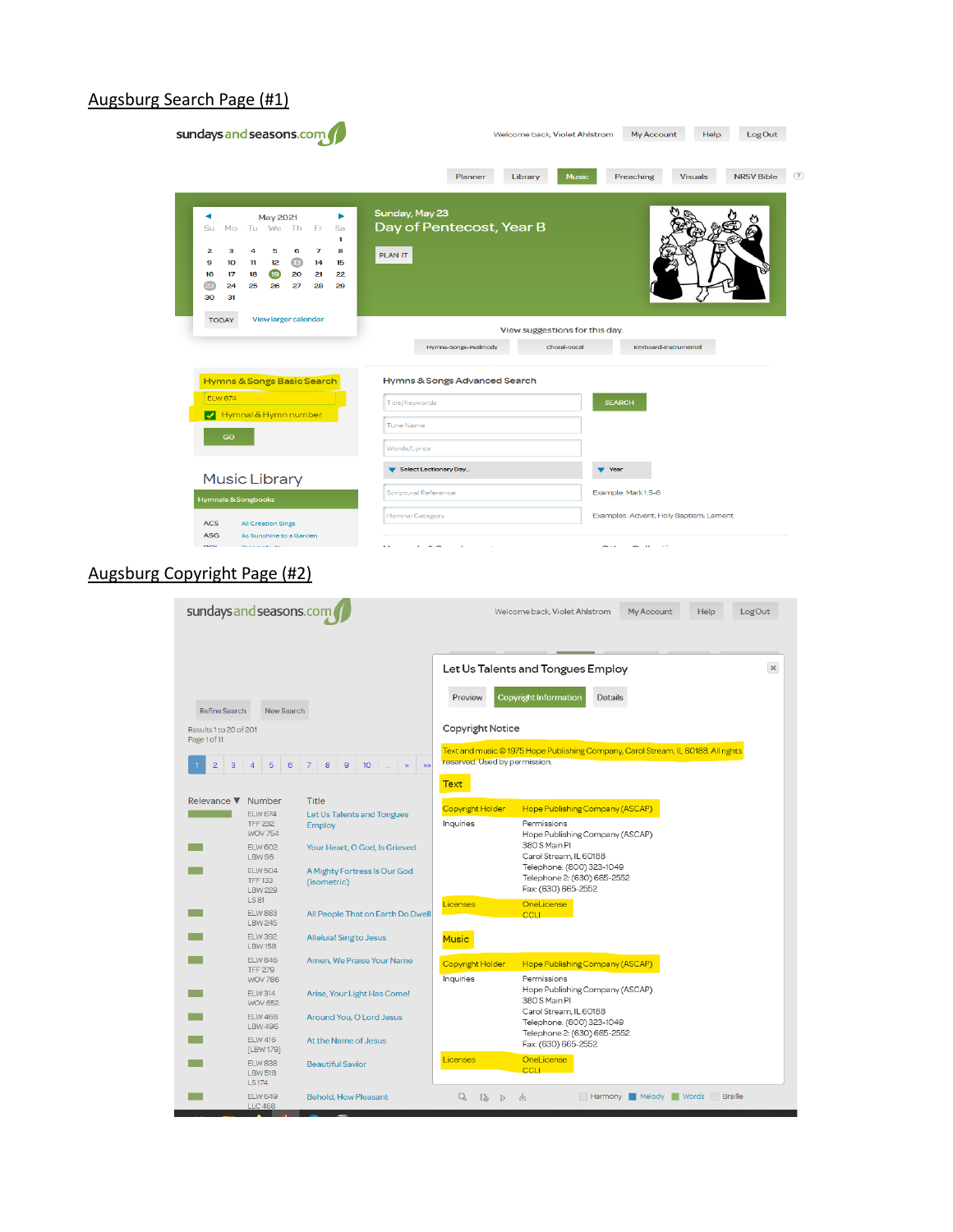#### One License Search Page (#3)

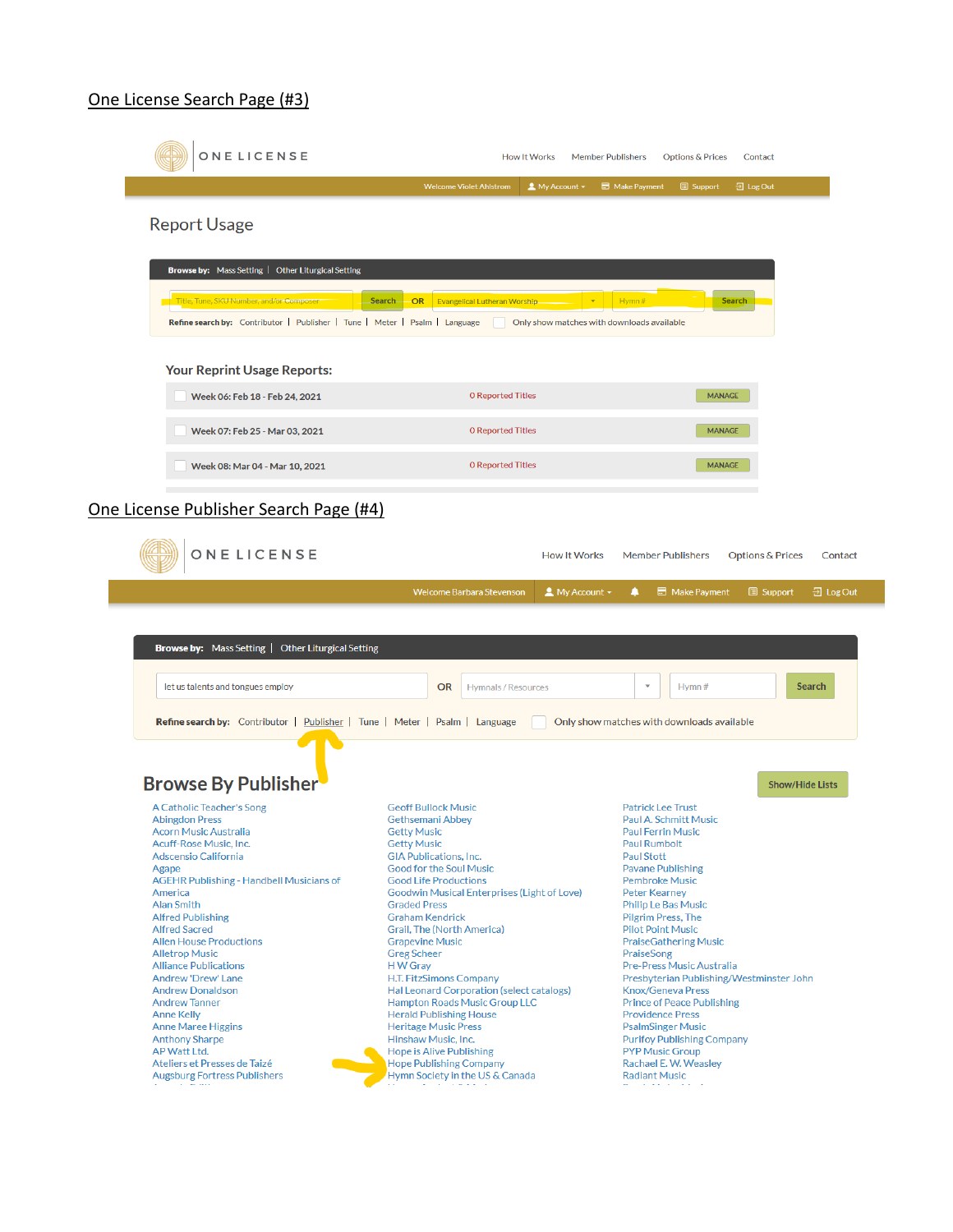# One License Copyright/Reporting Page (#5)

| ONELICENSE                                                                                                                                                                                                                             | <b>How It Works</b><br><b>Member Publishers</b>                                           | <b>Options &amp; Prices</b><br>Contact |
|----------------------------------------------------------------------------------------------------------------------------------------------------------------------------------------------------------------------------------------|-------------------------------------------------------------------------------------------|----------------------------------------|
|                                                                                                                                                                                                                                        | <b>Welcome Violet Ahlstrom</b><br>$My$ Account $\star$<br>Make Payment                    | 권 Log Out<br><b>B</b> Support          |
|                                                                                                                                                                                                                                        |                                                                                           |                                        |
| <b>Browse by:</b> Mass Setting   Other Liturgical Setting                                                                                                                                                                              |                                                                                           |                                        |
| let us talents and tongues employ                                                                                                                                                                                                      | $\boldsymbol{\times}$<br>Hymn#<br><b>OR</b> Evangelical Lutheran Worship<br><b>Search</b> | <b>Search</b>                          |
| Refine search by: Contributor   Publisher   Tune   Meter   Psalm   Language                                                                                                                                                            | Only show matches with downloads available                                                |                                        |
| <b>Q</b> matching results for let us talents and tongues employ X<br><b>REPORT ALL SELECTED</b><br>Let Us Talents and Tongues Employ (LINSTEAD) #95156 + List                                                                          | Page                                                                                      | $\langle$ ><br>1<br><b>REPORT</b>      |
| Type: Words and Music; First Line: Let us talents and tongues employ                                                                                                                                                                   |                                                                                           |                                        |
| Language: English<br>Contributors: Fred Kaan/Doreen Potter<br>Tune: © 1975 Hope Publishing Company Text: © 1975 Hope Publishing Company<br><b>Worship &amp; Rejoice 698</b><br><b>&amp;</b> Preview A PDF <b>&amp;</b> TIFF 1 2 + List |                                                                                           |                                        |
| $\checkmark$<br><b>View more versions</b>                                                                                                                                                                                              |                                                                                           |                                        |

# One License Reporting (#6)

| O                                                                                   |                                                                                                                                                                                                                                 | Contact<br>ices                     |
|-------------------------------------------------------------------------------------|---------------------------------------------------------------------------------------------------------------------------------------------------------------------------------------------------------------------------------|-------------------------------------|
|                                                                                     | You are editing the report for the title                                                                                                                                                                                        | 日 Log Out                           |
|                                                                                     | "Let Us Talents and Tongues Employ (LINSTEAD)"                                                                                                                                                                                  |                                     |
| Browse by:                                                                          | Detail: Fred Kaan/Doreen Potter                                                                                                                                                                                                 |                                     |
|                                                                                     | Tune: © 1975 Hope Publishing Company                                                                                                                                                                                            |                                     |
| let us talent                                                                       | Report for Week 07: Feb 25 - Mar 03, 2021<br>$\overline{\mathbf{v}}$                                                                                                                                                            | <b>Search</b>                       |
| <b>Refine searc</b>                                                                 | 1 Service<br><b>Reprint and Podcast</b><br>$\overline{\mathcal{R}}$                                                                                                                                                             |                                     |
| Q match                                                                             | <b>SEND AND VIEW REPORT</b><br><b>SUBMIT AND CONTINUE SEARCH</b>                                                                                                                                                                |                                     |
|                                                                                     |                                                                                                                                                                                                                                 |                                     |
| <b>REPORT ALL SELECTED</b>                                                          |                                                                                                                                                                                                                                 | Page<br>$\langle$ ><br>$\mathbf{1}$ |
| Language: English<br>Contributors: Fred Kaan/Doreen Potter<br>Worship & Rejoice 698 | Let Us Talents and Tongues Employ (LINSTEAD) #95156 + List<br>Type: Words and Music; First Line: Let us talents and tongues employ<br>Tune: © 1975 Hope Publishing Company Text: © 1975 Hope Publishing Company                 | <b>REPORT</b>                       |
|                                                                                     | Preview <b>A</b> PDF <b>A</b> TIFF 1 2 + List                                                                                                                                                                                   |                                     |
| $\checkmark$<br><b>View more versions</b>                                           |                                                                                                                                                                                                                                 |                                     |
| Contributors: Fred Kaan                                                             | Let Us Talents and Tongues Employ #53739 + List<br>Type: Words; First Line: Let us talents and tongues employ, reaching out with a shout of joy<br>© 1968 Hope Publishing Company, Carol Stream, IL 60188. All rights reserved. | <b>REPORT</b>                       |